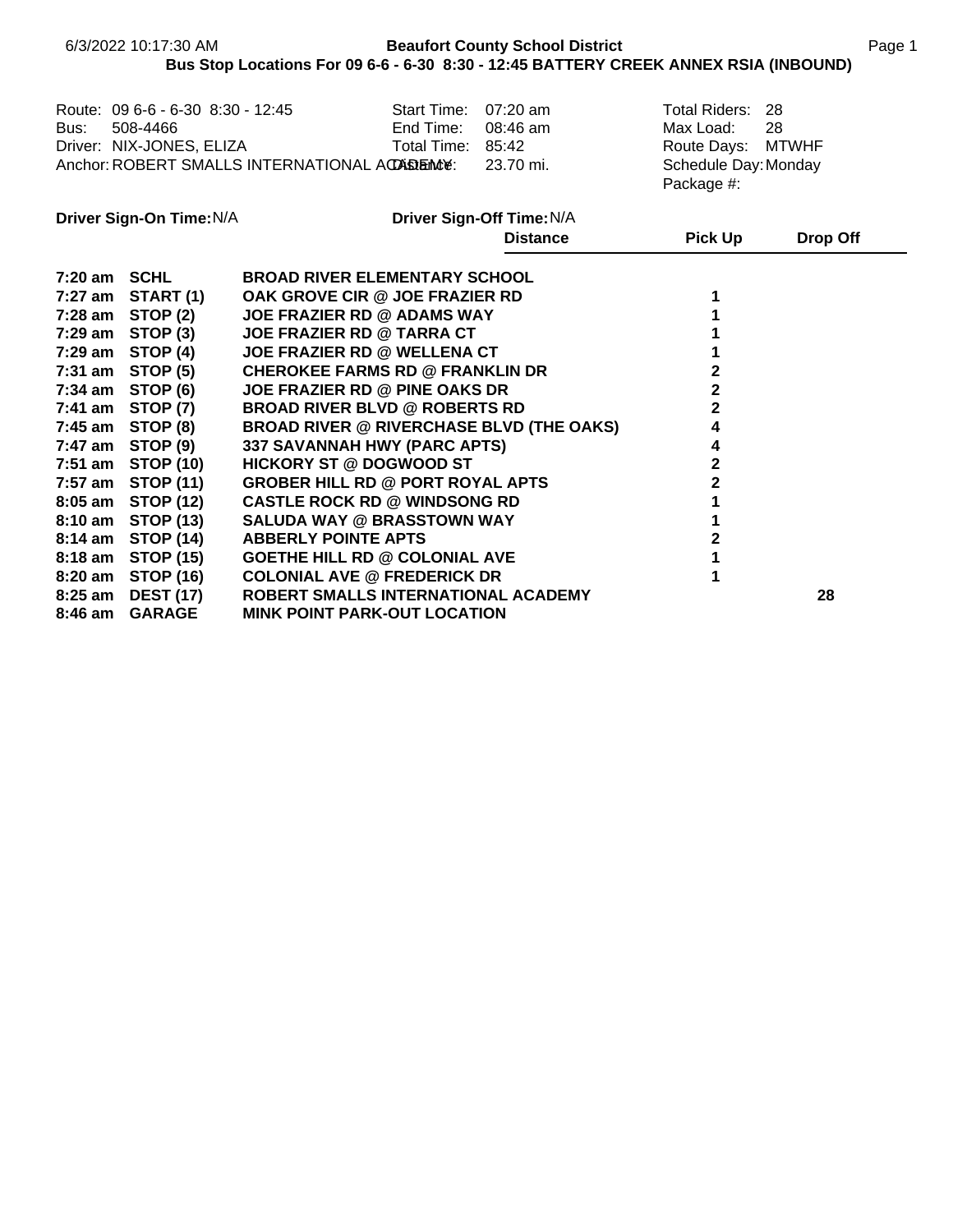|              | 6/3/2022 10:17:30 AM              |                                                      |                      | <b>Beaufort County School District</b> | Bus Stop Locations For 07 6-6 - 6-30 8:30 - 12:45 BATTERY CREEK ANNEX RSIA (INBOUND) |              | Page 1 |
|--------------|-----------------------------------|------------------------------------------------------|----------------------|----------------------------------------|--------------------------------------------------------------------------------------|--------------|--------|
|              |                                   |                                                      |                      |                                        |                                                                                      |              |        |
|              | Route: 07 6-6 - 6-30 8:30 - 12:45 |                                                      | Start Time: 07:19 am |                                        | <b>Total Riders:</b>                                                                 | 38           |        |
| Bus:         | 508-4469                          |                                                      | End Time:            | 08:46 am                               | Max Load:                                                                            | 38           |        |
|              | Driver: HUGGINS, PETULIA          |                                                      | Total Time: 87:24    |                                        | Route Days:                                                                          | <b>MTWHF</b> |        |
|              |                                   | Anchor: ROBERT SMALLS INTERNATIONAL ACCASEMENCE:     |                      | 22.77 mi.                              | Schedule Day: Monday                                                                 |              |        |
|              |                                   |                                                      |                      |                                        | Package #:                                                                           |              |        |
|              | Driver Sign-On Time: N/A          |                                                      |                      | Driver Sign-Off Time: N/A              |                                                                                      |              |        |
|              |                                   |                                                      |                      | <b>Distance</b>                        | <b>Pick Up</b>                                                                       | Drop Off     |        |
| 7:19 am SCHL |                                   | <b>BROAD RIVER ELEMENTARY SCHOOL</b>                 |                      |                                        |                                                                                      |              |        |
|              | 7:27 am START                     | <b>TRASK PKWY @ CAVALRY LN</b>                       |                      |                                        |                                                                                      |              |        |
|              | 7:27 am STOP (1)                  | <b>ROSEIDA DR @ ALEXANDRA LOOP (SHADY OAKS TRL )</b> |                      |                                        | 1                                                                                    |              |        |
|              | 7:29 am STOP (2)                  | 3002/5010 ROSEIDA RD                                 |                      |                                        | 1                                                                                    |              |        |
|              | 7:30 am STOP (3)                  | <b>ROSEIDA RD EXT @ STANLEY FARM RD</b>              |                      |                                        | 1                                                                                    |              |        |
|              | $7:34$ am STOP $(4)$              | <b>SHANKLIN DR@INDEPENDENT TRAILER PARK</b>          |                      |                                        | 8                                                                                    |              |        |
|              | 7:39 am STOP (5)                  | <b>195 SHANKLIN RD.</b>                              |                      |                                        | 1                                                                                    |              |        |
|              | 7:41 am STOP (6)                  | <b>SHANKLIN RD @ STANLEY RD</b>                      |                      |                                        | 1                                                                                    |              |        |
|              | 7:42 am STOP (7)                  | <b>317 SHANKLIN RD</b><br><b>LAUREL VLG</b>          |                      |                                        | 6                                                                                    |              |        |
|              | 7:44 am STOP (8)                  | 314 LAUREL BAY ROAD (MAGNOLIA APTS)                  |                      |                                        | $\boldsymbol{2}$                                                                     |              |        |
|              | 7:46 am STOP (9)                  | <b>BAY PINES RD @ DUSTY CIR</b>                      |                      |                                        | 1                                                                                    |              |        |
|              |                                   | <b>RV DEALERSHIP</b>                                 |                      |                                        |                                                                                      |              |        |
|              | 7:49 am STOP (10)                 | JOE FRAZIER RD @ LANDON LN                           |                      |                                        | 1                                                                                    |              |        |
|              | 7:51 am STOP (11)                 | <b>MORRALL DR @ LANDON LN</b>                        |                      |                                        | 1                                                                                    |              |        |
|              | 7:54 am STOP (12)                 | 67/68 MURRAY DR @ MAILBOXES                          |                      |                                        | 1                                                                                    |              |        |
|              | 7:55 am STOP (13)                 | <b>MURRAY DR @ BLACKBURN PIERCE DR</b>               |                      |                                        | 1                                                                                    |              |        |
|              | 7:58 am STOP (14)                 | <b>MORRALL DR @ FRANCIS MORRALL CIR</b>              |                      |                                        | 1                                                                                    |              |        |
|              | 8:00 am STOP (15)                 | PINE GROVE RD @ BRILLIANT LN                         |                      |                                        | 1                                                                                    |              |        |
|              | 8:02 am STOP (16)                 | <b>SHANKLIN RD @ WHITE PINE RD</b>                   |                      |                                        | 1                                                                                    |              |        |
|              | 8:03 am STOP (17)                 | PINE GROVE RD @ LAUREL ST W                          |                      |                                        | 1                                                                                    |              |        |
|              | 8:06 am STOP (18)                 | PINE GROVE RD @ GILLENS GRAY LN                      |                      |                                        | 1                                                                                    |              |        |
|              | 8:08 am STOP (19)                 | PINE GROVE RD @ ARNOLD LN                            |                      |                                        | $\mathbf 1$                                                                          |              |        |
|              | 8:11 am STOP (20)                 | <b>COUNTY SHED RD @ KENNEDY CIR</b>                  |                      |                                        | 3                                                                                    |              |        |
|              | 8:19 am STOP (21)                 | <b>BROAD RIVER BLVD @ GLAZE DR</b>                   |                      |                                        | $\mathbf 2$                                                                          |              |        |
|              | 8:20 am STOP (22)                 | <b>BROAD RIVER BLVD @ HAGOOD LN</b>                  |                      |                                        | 1                                                                                    |              |        |
| 8:23 am      | <b>DEST (23)</b>                  | ROBERT SMALLS INTERNATIONAL ACADEMY                  |                      |                                        |                                                                                      | 38           |        |
|              | 8:46 am GARAGE                    | <b>MINK POINT PARK-OUT LOCATION</b>                  |                      |                                        |                                                                                      |              |        |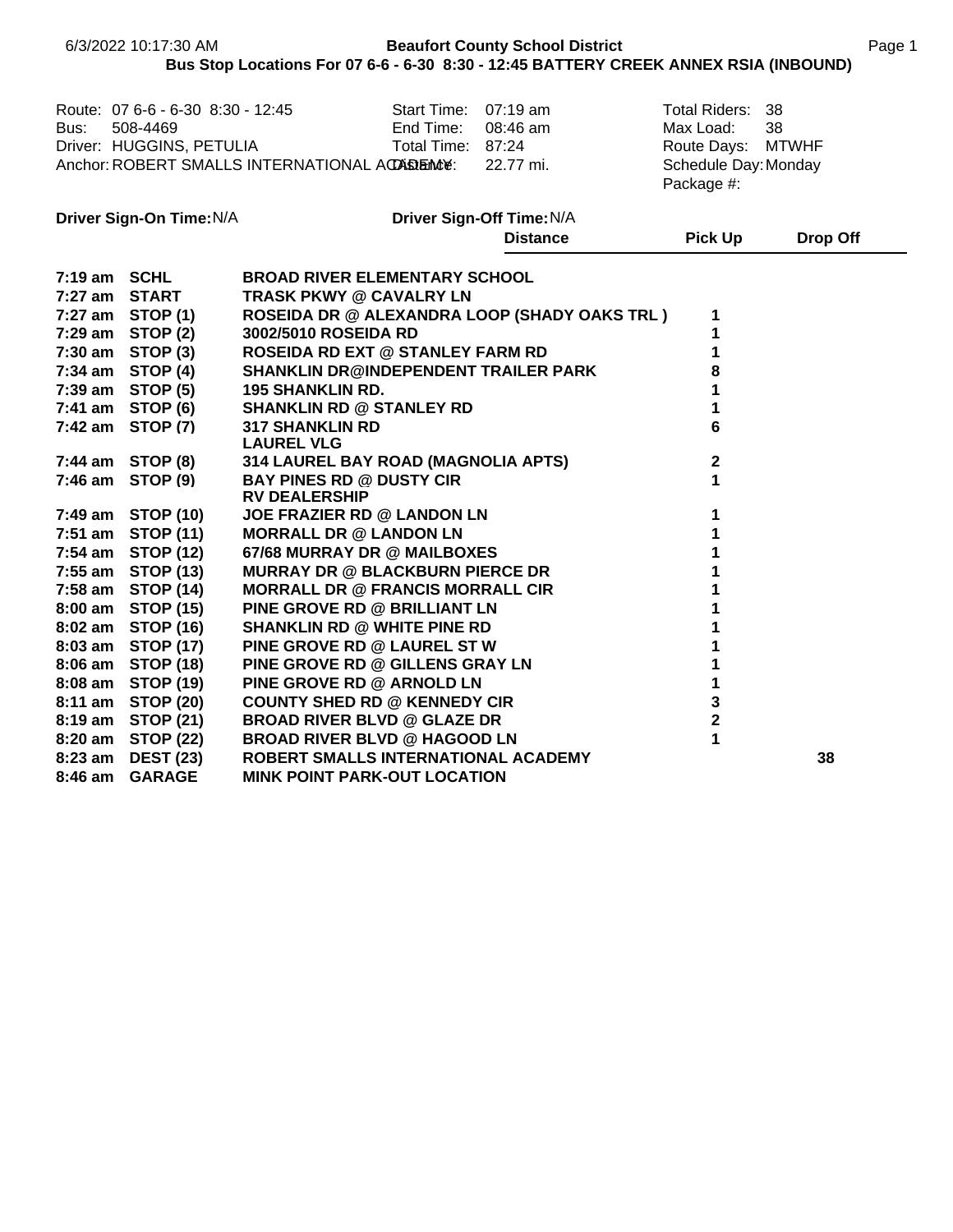|         | 6/3/2022 10:17:30 AM                                                                                                                                                                                         | Bus Stop Locations For 08 6-6 - 6-30 8:30 - 12:45 BATTERY CREEK ANNEX RSIA (INBOUND)                                                                                                                                                                                                                                                                                                                      |                                                        | <b>Beaufort County School District</b> |                                                                                          |          | Page 1 |
|---------|--------------------------------------------------------------------------------------------------------------------------------------------------------------------------------------------------------------|-----------------------------------------------------------------------------------------------------------------------------------------------------------------------------------------------------------------------------------------------------------------------------------------------------------------------------------------------------------------------------------------------------------|--------------------------------------------------------|----------------------------------------|------------------------------------------------------------------------------------------|----------|--------|
| Bus:    | Route: 08 6-6 - 6-30 8:30 - 12:45<br>508-4473                                                                                                                                                                | Driver: ABDELNOUR, BUTCH<br>Anchor: ROBERT SMALLS INTERNATIONAL ACCABEMENT:                                                                                                                                                                                                                                                                                                                               | Start Time: 07:35 am<br>End Time:<br>Total Time: 71:12 | 08:46 am<br>23.53 mi.                  | Total Riders: 22<br>Max Load:<br>Route Days: MTWHF<br>Schedule Day: Monday<br>Package #: | 22       |        |
|         | Driver Sign-On Time: N/A                                                                                                                                                                                     |                                                                                                                                                                                                                                                                                                                                                                                                           |                                                        | Driver Sign-Off Time: N/A              |                                                                                          |          |        |
|         |                                                                                                                                                                                                              |                                                                                                                                                                                                                                                                                                                                                                                                           |                                                        | <b>Distance</b>                        | <b>Pick Up</b>                                                                           | Drop Off |        |
|         | 7:35 am SCHL<br>7:44 am START<br>7:48 am STOP (1)<br>$7:52$ am STOP $(2)$<br>$7:54$ am STOP $(3)$<br>7:55 am $STOP(4)$<br>$7:56$ am STOP $(5)$<br>$7:57$ am STOP (6)<br>8:04 am STOP (7)<br>8:06 am STOP (8) | <b>BEAUFORT ELEMENTARY SCHOOL</b><br>MINK POINT BLVD @ MINK POINT PARK-OUT<br>PINE MARTIN RD @ OTTER CIR<br><b>MINK POINT BLVD @ HURON DR</b><br><b>PARRIS ISLAND GTWY @ ST PAULS CHURCH RD</b><br><b>482 PARRIS ISLAND GTWY @ TAYLOR'S RENTALS</b><br><b>PARRIS ISLAND GTWY @ BONAIRE CIR N</b><br><b>PARRIS ISLAND GTWY @ WINSOR RD</b><br><b>399 BROAD RIVER DR</b><br><b>MARINA BLVD @ WAYSIDE LN</b> |                                                        |                                        | 1<br>4<br>2<br>3                                                                         |          |        |
|         | 8:08 am STOP (9)                                                                                                                                                                                             | <b>MIDTOWN DR @ SHELL POINT APARTMENTS DR</b>                                                                                                                                                                                                                                                                                                                                                             |                                                        |                                        | 2                                                                                        |          |        |
|         | 8:11 am STOP (10)<br>8:15 am STOP (11)<br>8:19 am STOP (12)<br>8:23 am END (13)                                                                                                                              | <b>PARRIS ISLAND GTWY @ CASWELL AVE</b><br><b>CLYDESDALE CIR @ QUARTER HORSE RD</b><br><b>PARRIS ISLAND GTWY @ HORTON RD</b><br><b>PARRIS ISLAND GTWY @ AMBROSE RUN</b>                                                                                                                                                                                                                                   |                                                        |                                        | $\mathbf 2$<br>$\overline{2}$                                                            |          |        |
| 8:46 am | 8:26 am DEST (14)<br><b>GARAGE</b>                                                                                                                                                                           | ROBERT SMALLS INTERNATIONAL ACADEMY<br><b>MINK POINT PARK-OUT LOCATION</b>                                                                                                                                                                                                                                                                                                                                |                                                        |                                        |                                                                                          | 22       |        |